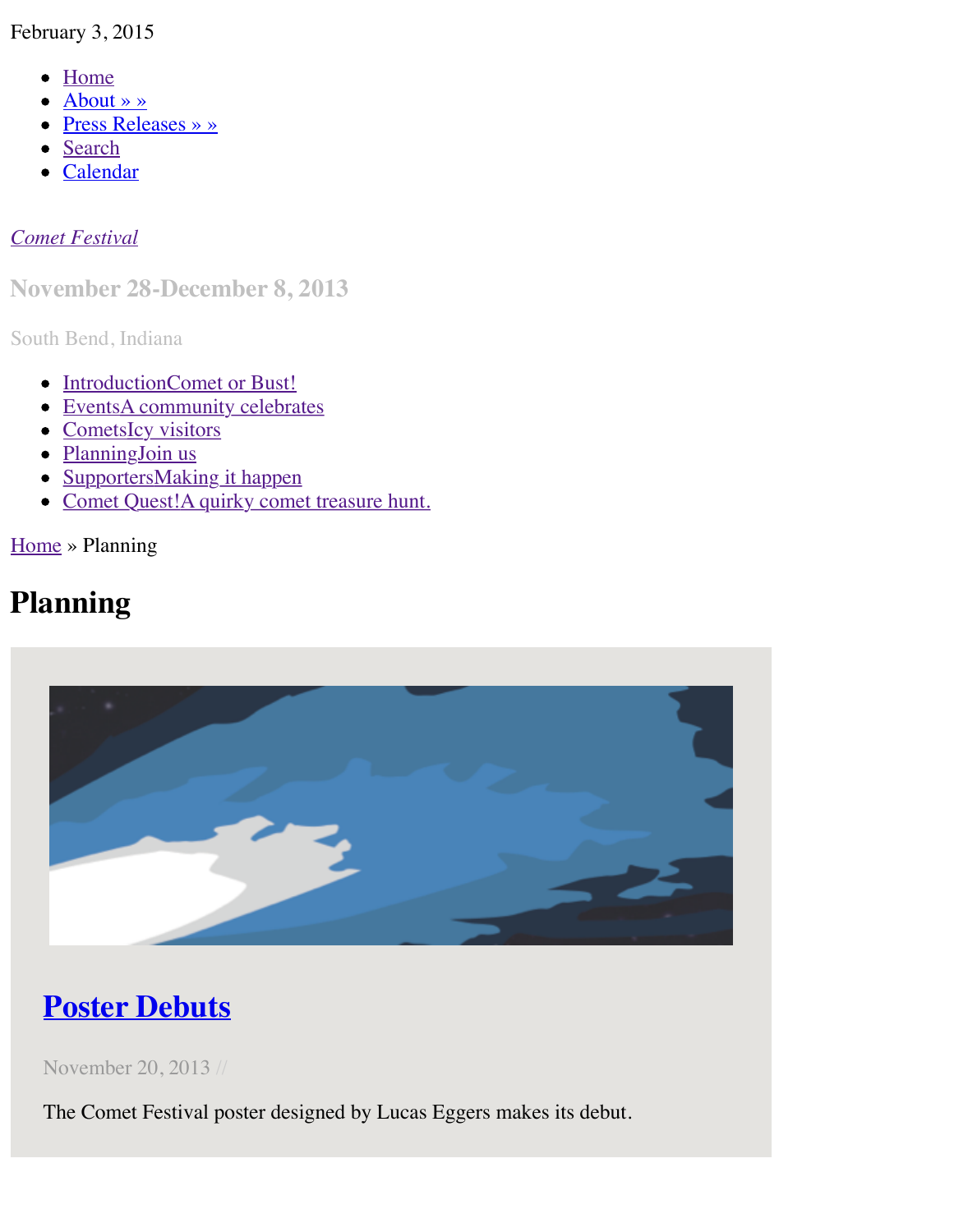5pm Artists Reception 10am Te 7pm Concert at The Po 4pm Hol

### **Calendar**

October 23, 2013 // 0 Comments

[The Comet Festival Calendar lists many of](http://www.cometfestival.com/index.php/planning/calendar/) the scheduled events in calendar and agenda forma



### **Planning Under the Dome**

September 5, 2013 // 0 Comments

[South Bend businesses, schools, institution](http://www.cometfestival.com/index.php/planning/under-dome/)s, and individuals meet to plan Comet Festival ever

![](_page_1_Picture_8.jpeg)

#### **[September 4 Meeting](http://www.cometfestival.com/index.php/planning/september-4-meeting/)**

August 31, 2013 //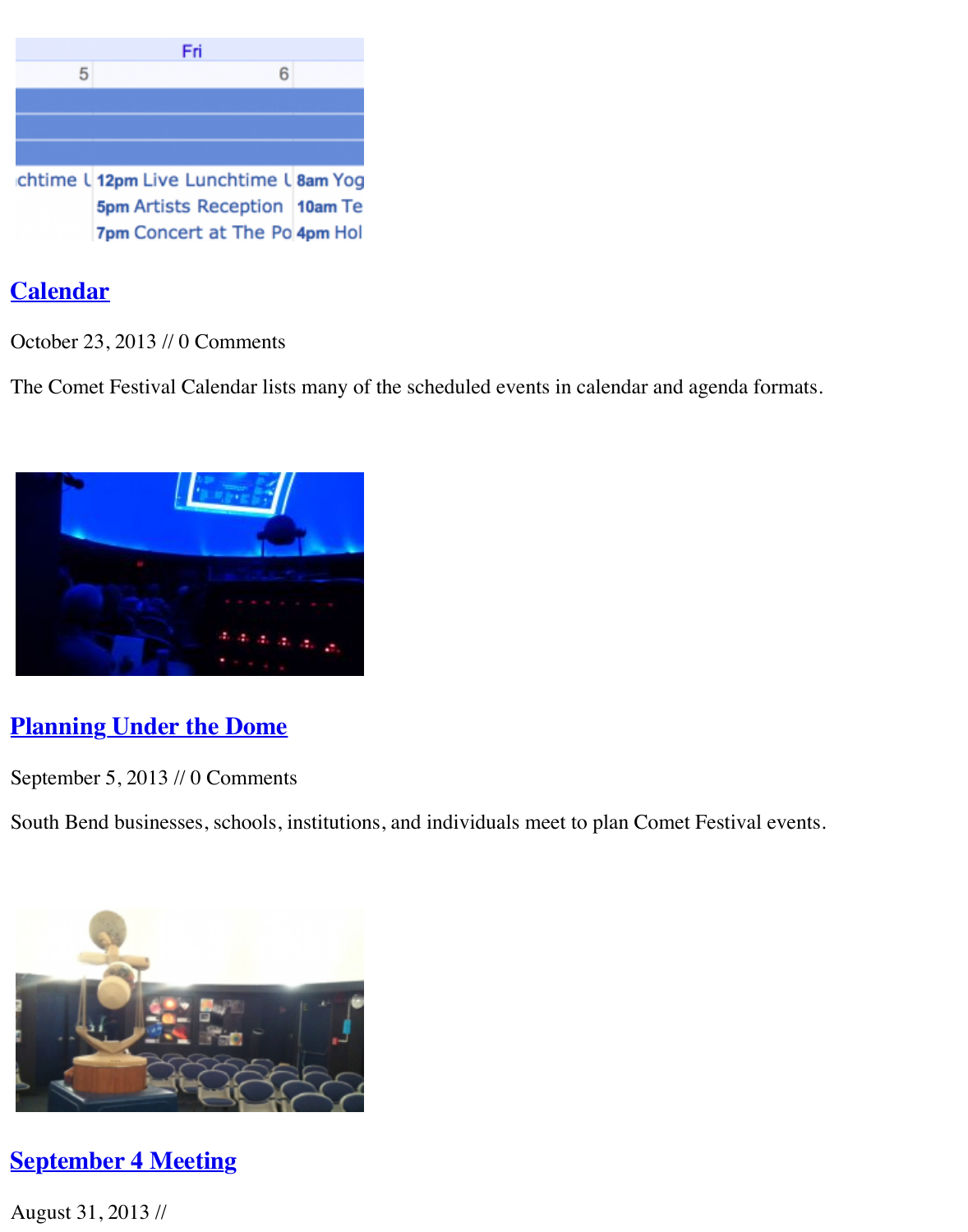![](_page_2_Picture_0.jpeg)

### **Midsummer Update**

July 1, 2013 // 0 Comments

[An update on planned Comet Festival even](http://www.cometfestival.com/index.php/planning/midsummer-update/)ts.

![](_page_2_Picture_4.jpeg)

#### **[Comet Disappears and Reappears](http://www.cometfestival.com/index.php/planning/comet-disappears/) Twice (Hopefully)**

May 23, 2013 // 0 Comments

Comet ISON disappears twice in the sunlight as it approaches and rounds the sun. See when to dynamic solar sys…

![](_page_2_Picture_8.jpeg)